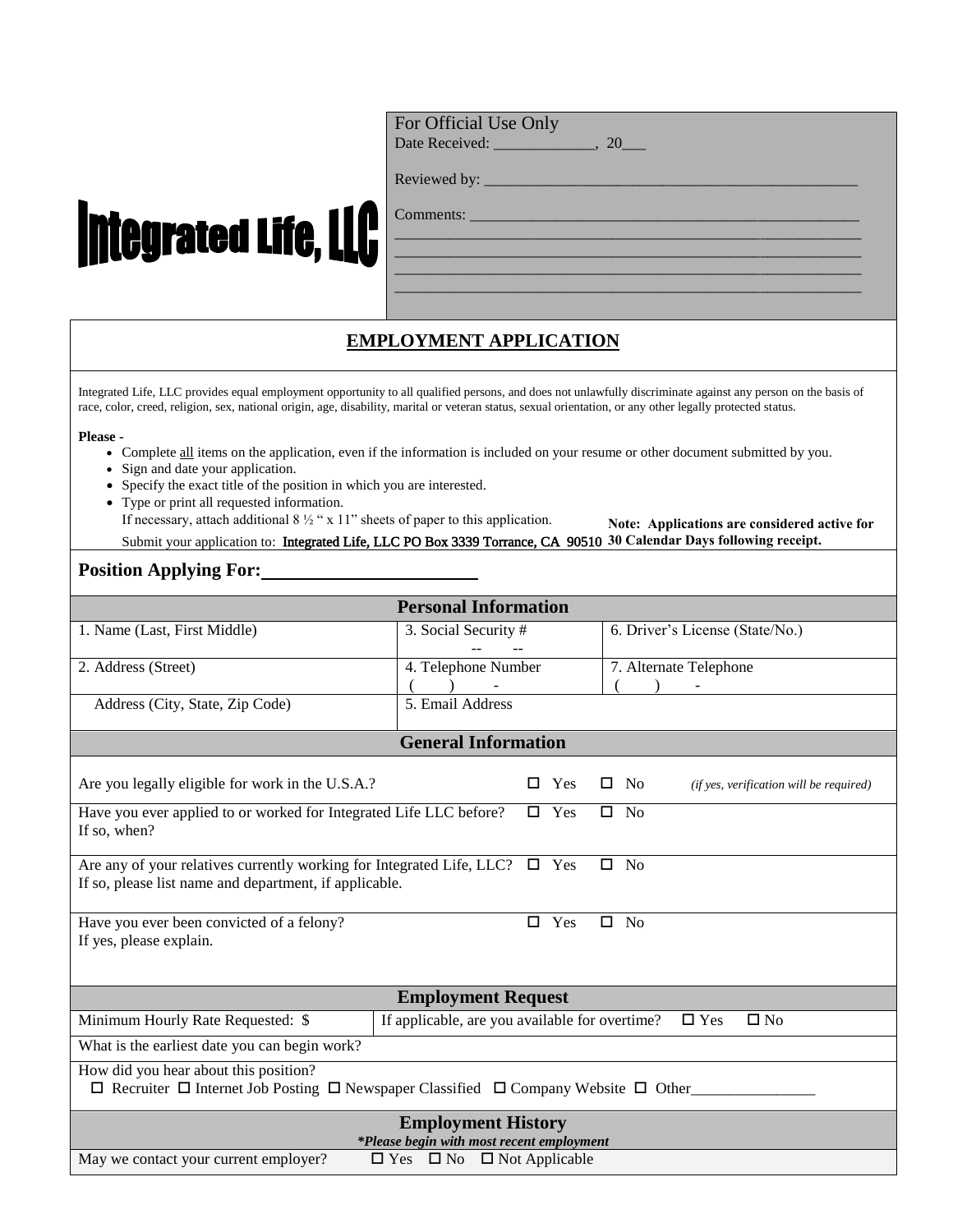|                                              |                         | Dates of<br>Employment: |                              | Position:<br>Duties:   |                        | Reason for<br>Leaving:           |
|----------------------------------------------|-------------------------|-------------------------|------------------------------|------------------------|------------------------|----------------------------------|
| Address:                                     |                         |                         |                              |                        |                        |                                  |
|                                              |                         |                         |                              |                        |                        |                                  |
|                                              |                         | to                      |                              |                        |                        |                                  |
| Supervisor:                                  |                         |                         |                              |                        |                        |                                  |
|                                              |                         |                         |                              |                        |                        |                                  |
|                                              |                         | Dates of<br>Employment: |                              | Position:<br>Duties:   |                        | Reason for<br>Leaving:           |
| Address:                                     |                         |                         |                              |                        |                        |                                  |
|                                              |                         | to                      |                              |                        |                        |                                  |
|                                              |                         |                         |                              |                        |                        |                                  |
| Supervisor:                                  |                         |                         |                              |                        |                        |                                  |
|                                              |                         |                         |                              |                        |                        |                                  |
|                                              | Dates of<br>Employment: |                         | Position:<br>Duties:         |                        | Reason for<br>Leaving: |                                  |
| Address:                                     |                         |                         |                              |                        |                        |                                  |
|                                              |                         |                         |                              |                        |                        |                                  |
|                                              |                         | to                      |                              |                        |                        |                                  |
| Supervisor:                                  |                         |                         |                              |                        |                        |                                  |
|                                              |                         |                         |                              |                        |                        |                                  |
| <b>School</b>                                | <b>Name</b>             |                         | <b>Education</b><br>Location | <b>Course of Study</b> |                        |                                  |
|                                              |                         |                         |                              |                        |                        | <b>Degree</b><br><b>Obtained</b> |
| High School/GED                              |                         |                         |                              |                        |                        |                                  |
| College/University<br><b>Graduate School</b> |                         |                         |                              |                        |                        |                                  |
| Vocational / Specialized                     |                         |                         |                              |                        |                        |                                  |
| <b>Military</b>                              |                         |                         |                              |                        |                        |                                  |
| Military Service: $\square$ Yes $\square$ No |                         |                         |                              |                        |                        |                                  |
| <b>Specialized Training:</b>                 |                         |                         |                              |                        |                        |                                  |
| <b>References</b>                            |                         |                         |                              |                        |                        |                                  |
| Company<br><b>Name</b>                       |                         |                         | <b>Title</b>                 |                        |                        | <b>Contact Information</b>       |
|                                              |                         |                         |                              |                        |                        |                                  |
|                                              |                         |                         |                              |                        |                        |                                  |
|                                              |                         |                         |                              |                        |                        |                                  |
|                                              |                         |                         |                              |                        |                        |                                  |

**Signature / Certification**